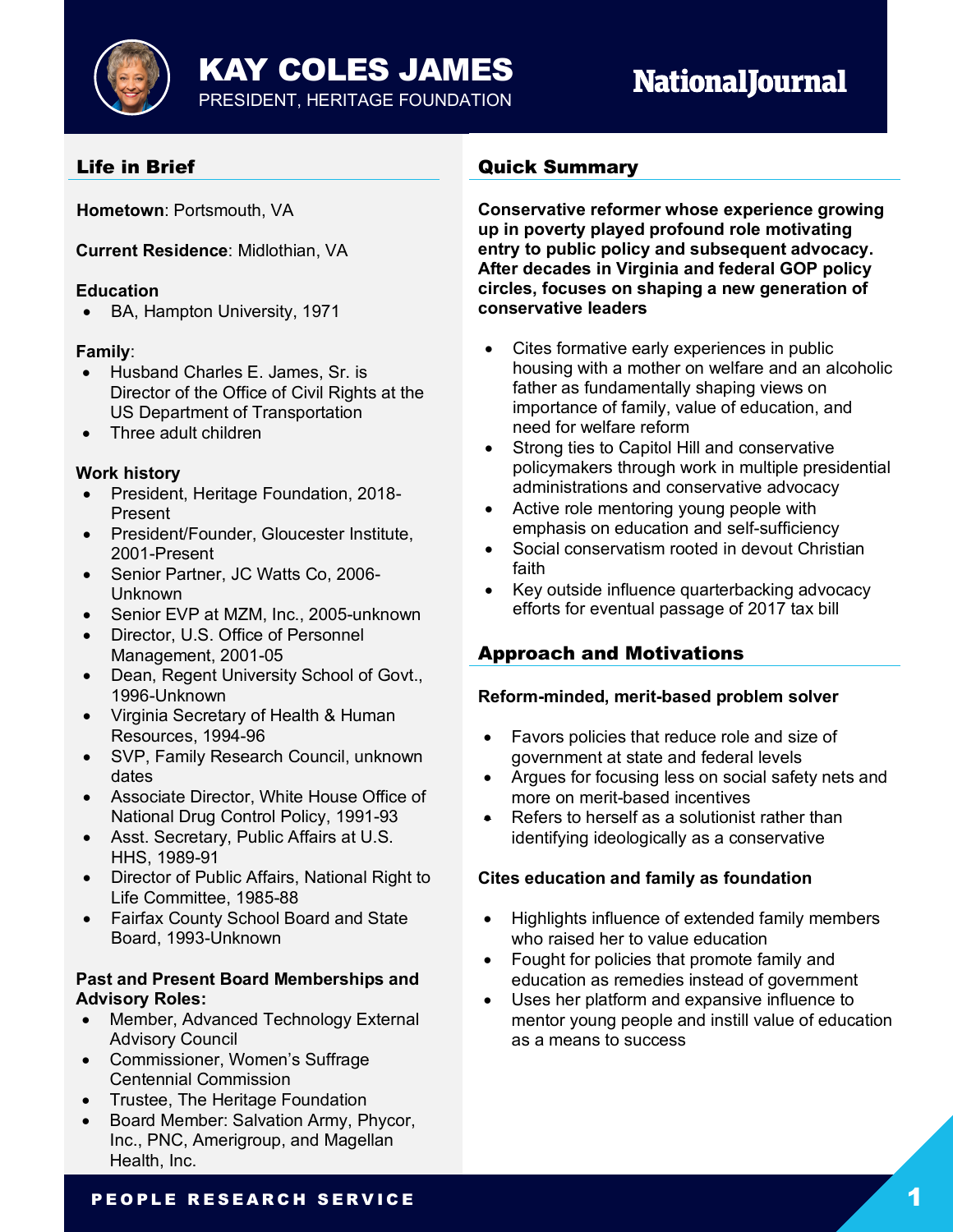## Policy Positions and Areas of Focus

**Conservative policy views shaped by formative years and emphasis on education**

#### **Urban Policy Reforms –** *Cites firsthand knowledge of failed urban policies*

- Criticized what she views as liberal policies for not addressing urban poverty and crime
- Believes encouraging two-parent families with a mother and family in the household is crucial to curbing drug abuse and violent crime
- Believes there is an overreliance on welfare in urban areas and that states should have the ability to reform their welfare systems

#### **Welfare Reform –** *One of the top policy issues that she has personal experience with*

- Prioritized welfare reform as Virginia's health secretary
- Believes welfare generally needs reformed to encourage less dependency and more selfsufficiency
- Designed and implemented Virginia's welfare reform that set strict time limits and imposed work requirements for welfare recipients
- Proposed increased child-support enforcement

#### **Tax Cuts –** *Proponent of the 2017 tax cuts signed by President Trump*

- Supported tax cuts as a mechanism to boost economic growth and create new jobs
- President Trump credited her with helping pass the 2017 Tax Cuts and Jobs Act

#### **Pro-Life Movement –** *Drawn to pro-life issues from desire to protect the vulnerable*

- Chief spokeswoman for National Right to Life Committee in the 80s
- Counseled young women against abortion as a volunteer at a crisis pregnancy center

#### **Education –** *Issue of interest throughout career*

As a member of the VA Board of Education, disagreed with federal Goals 2000 education reform program because she believed it could threaten state autonomy over policy

- Supports school choice policies that give parents more decision-making power
- Cites DC Opportunity Scholarship Program as an example of an effective voucher program

#### **Free Trade –** *Advocate of less government intervention in US trade deals*

- Does not think tariffs are a conservative policy; believes that unrestricted free trade is one of the best ways to maintain a strong economy
- Encouraged President Trump to abandon use of tariffs because, in her view, they amount to a tax increase on working families
- Supports USMCA despite its inclusion of minimum wage requirements, which she describes as trade barriers

# Core Communities

## **Virginia GOP –** *Longtime member who forged connections over several decades*

- Friend of former Senator George Allen who appointed her to his cabinet, featured her in his senate campaign ads, and introduced her during her confirmation hearing for OPM
- Has known former Governor Bob McDonnell for several years, and was appointed by him to VCU's board of visitors
- Virginia GOP created an award in her honor, the Kay Coles James Award, given to an individual who makes significant efforts to expand diversity in the Virginia GOP

#### **Conservative Advocacy Community –** *Robust network of advocates*

- Mentored conservative activist and commentator CJ Pearson and CEO of Concerned Women for America, Penny Nance
- Strong ties to Focus on the Family and is close friends with Chief of Staff Joel Vaughan
- Matt Schlapp, Chair of CPAC, is a friend and close associate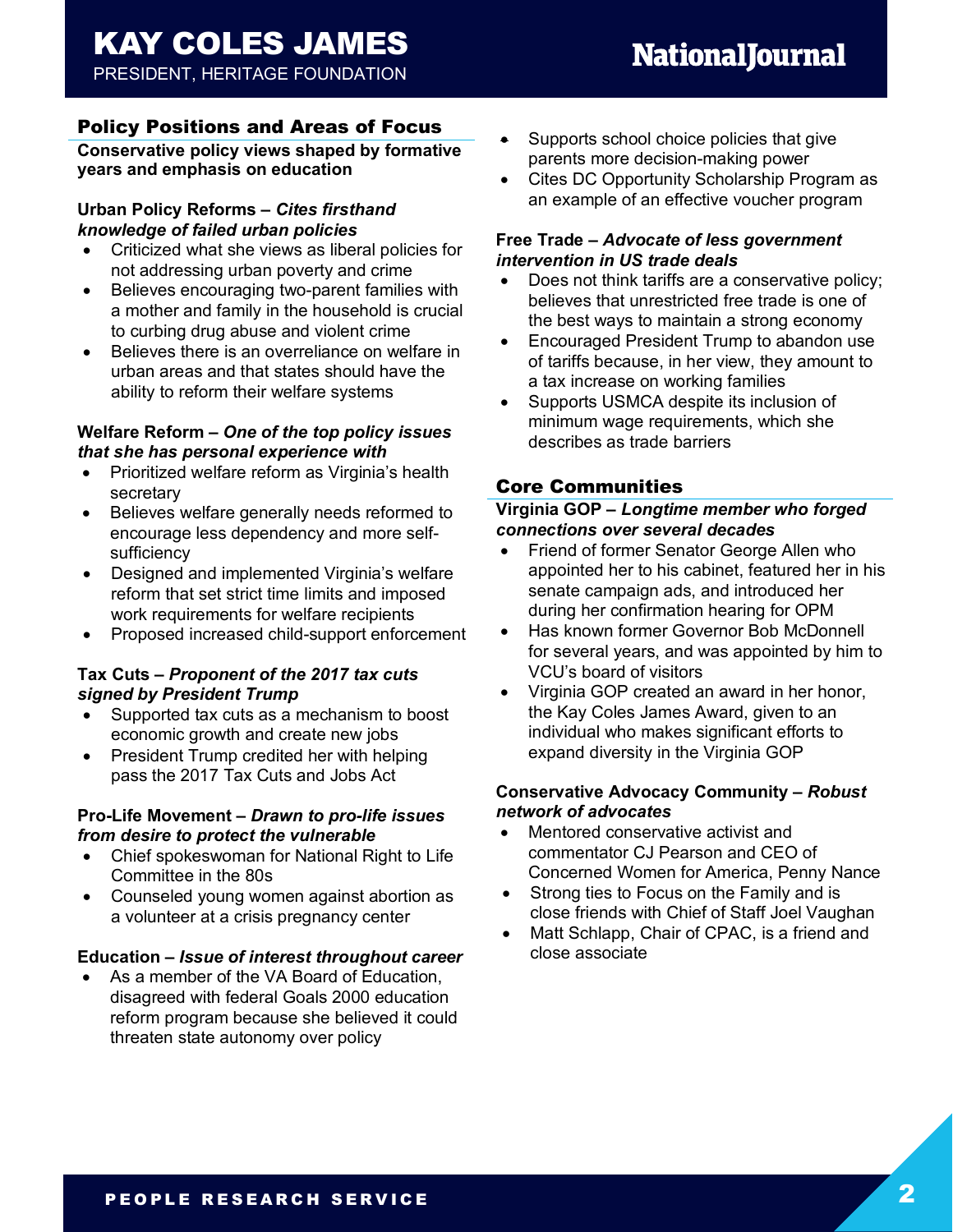# Core Communities Cont.

- Tiffany M. Moore, SVP of Consumer Tech Association and former Bush 43 staffer considers her to be a mentor
- Maintains strong ties to pro-life community, including National Right to Life, from her involvement pro-life issues throughout her career

#### **GOP Hill Leaders and Influencers –** *Relationships with former members of Congress*

- Maintains strong friendships with several former GOP leaders in Congress including former Speaker Paul Ryan (R-WI) and former Senators Orrin Hatch (R-UT) and Jim DeMint (R-SC)
- Doug Stafford, Chief Strategist for Sen. Rand Paul, is an ally and friend
- Michael Steele, Fmr. Lt. Governor of Maryland and RNC Chairman, is a personal friend

## Selected Publications

**Wrote about her life growing up and personal growth; commentary focuses on conservative issue advocacy**

#### **Books –** *Authored three memoirs about personal growth and success*

- *Never Forget: The Riveting Story of One Women's Journey from Public Housing to the Corridors of Power,* 1994
- *Transforming America From the Inside Out,*  1995
- *What I Wish I'd Known Before I Got Married,* 2001

#### **Editorial –** *Publishes opinion pieces boosting conservative policies*

- "Conservatives want to hear about new success in State of the Union," *The Hill,*  January 2019
- "I wanted to help Google make AI more responsible. Instead I was treated with hostility," *The Washington Post,* April 2019
- "Tax cuts only help the wealthy, right? American paychecks show otherwise," *Fox News,* July 2018

## Financial Disclosures and Donations

**Donates infrequently to Republican candidates from Virginia**

#### *Federal – Select VA candidates*

- \$1,500 Dave Brat for House (R-VA)
- \$2,500 George Allen for Senate (R-VA)

#### *State – Select VA candidates, focused on governorship*

- \$2,500 Ed Gillespie for Governor (R-VA)
- \$3,000 Ken Cuccinelli for Governor (R-VA)
- \$250 Amanda Chase for State Senate (R-VA)

#### Media Appearances

**Favors a mix of traditional and new media and often sits down with conservative outlets**

#### **Television –** *Discusses her life and career as well as being voice of Heritage on cable news*

- C-SPAN: Touched on life, career, and what shaped her conservative views, August 2019
- Fox Business: Discussed President Trump's progress ahead of State of the Union, January 2018

#### **Online –** *Talks about formative years and views on conservatism*

- The Stream: Interview with conservative publication discussing how tragedy shaped her belief system, December 2018
- The Hugh Hewitt Show: Discussed views on conservatism and leading the Heritage Foundation, February 2019

## Speaking Engagements

**Often gives advice to younger generations and speaks about how Christian faith has influenced her life**

- Speaker at Project 2 Empower Leaders Conference about mentoring the next generation in principles of limited government, September 2019
- Q&A with Michael Lindsay of Gordon College Convocation on faith and her life story, November 2014